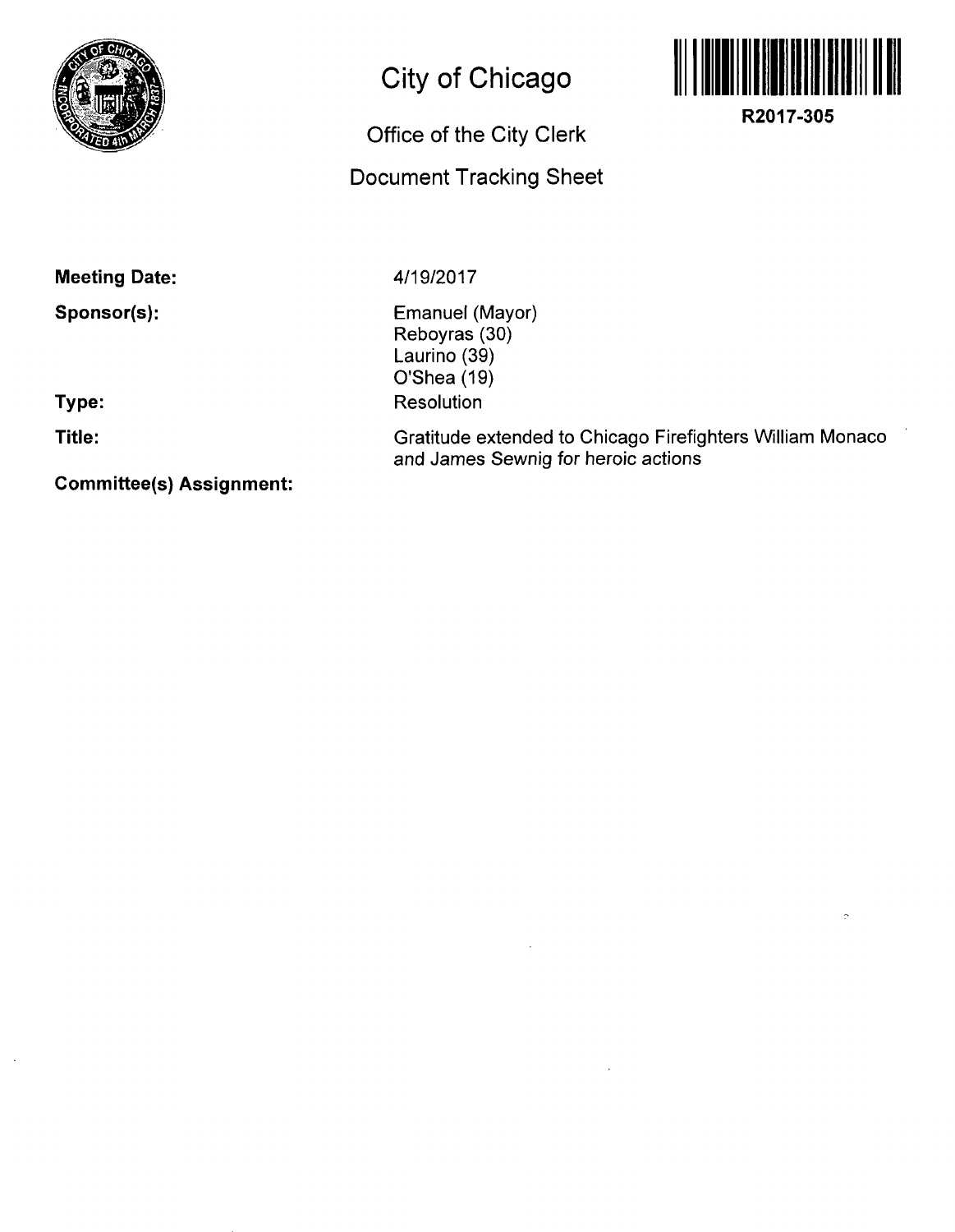

OFFICE OF THE MAYOR CITY OF CHICAGO

RAHM EMANUEL MAYOR

April 19,2017

#### TO THE HONORABLE, THE CITY COUNCIL OF THE CITY OF CHICAGO

Ladies and Gentlemen:

I transmit herewith, together with Aldermen Reboyras, Laurino and O'Shea, a congratulatory resolution conceming the Chicago Fire Department.

Your favorable consideration of this resolution will be appreciated.

Very truly yours,

Linamiel

Mayor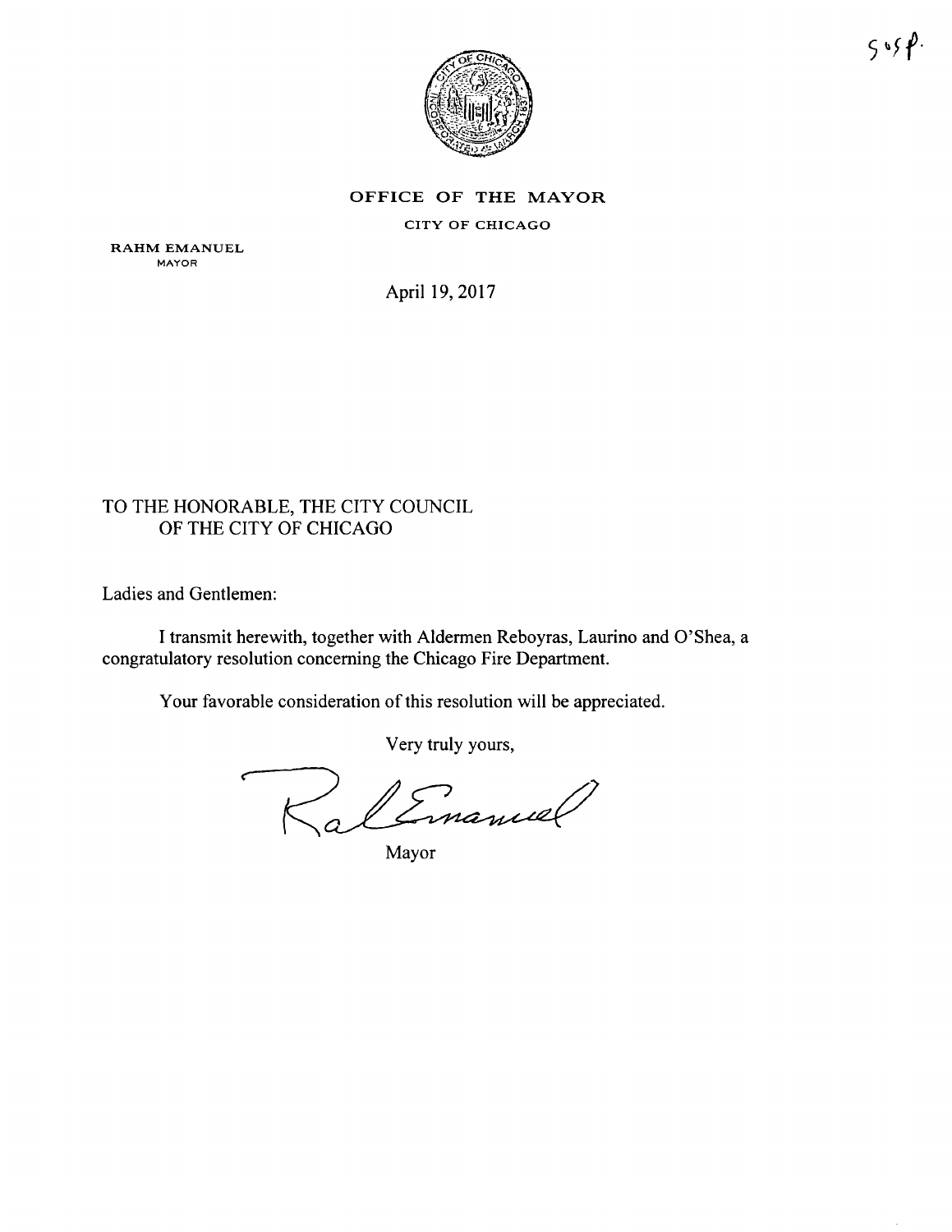

 $\label{eq:2.1} \frac{1}{\sqrt{2}}\int_{\mathbb{R}^3}\frac{1}{\sqrt{2}}\left(\frac{1}{\sqrt{2}}\right)^2\frac{1}{\sqrt{2}}\left(\frac{1}{\sqrt{2}}\right)^2\frac{1}{\sqrt{2}}\left(\frac{1}{\sqrt{2}}\right)^2\frac{1}{\sqrt{2}}\left(\frac{1}{\sqrt{2}}\right)^2.$ 

 $\label{eq:2.1} \mathcal{L}(\mathcal{L}^{\text{max}}_{\mathcal{L}}(\mathcal{L}^{\text{max}}_{\mathcal{L}}),\mathcal{L}^{\text{max}}_{\mathcal{L}^{\text{max}}_{\mathcal{L}}})$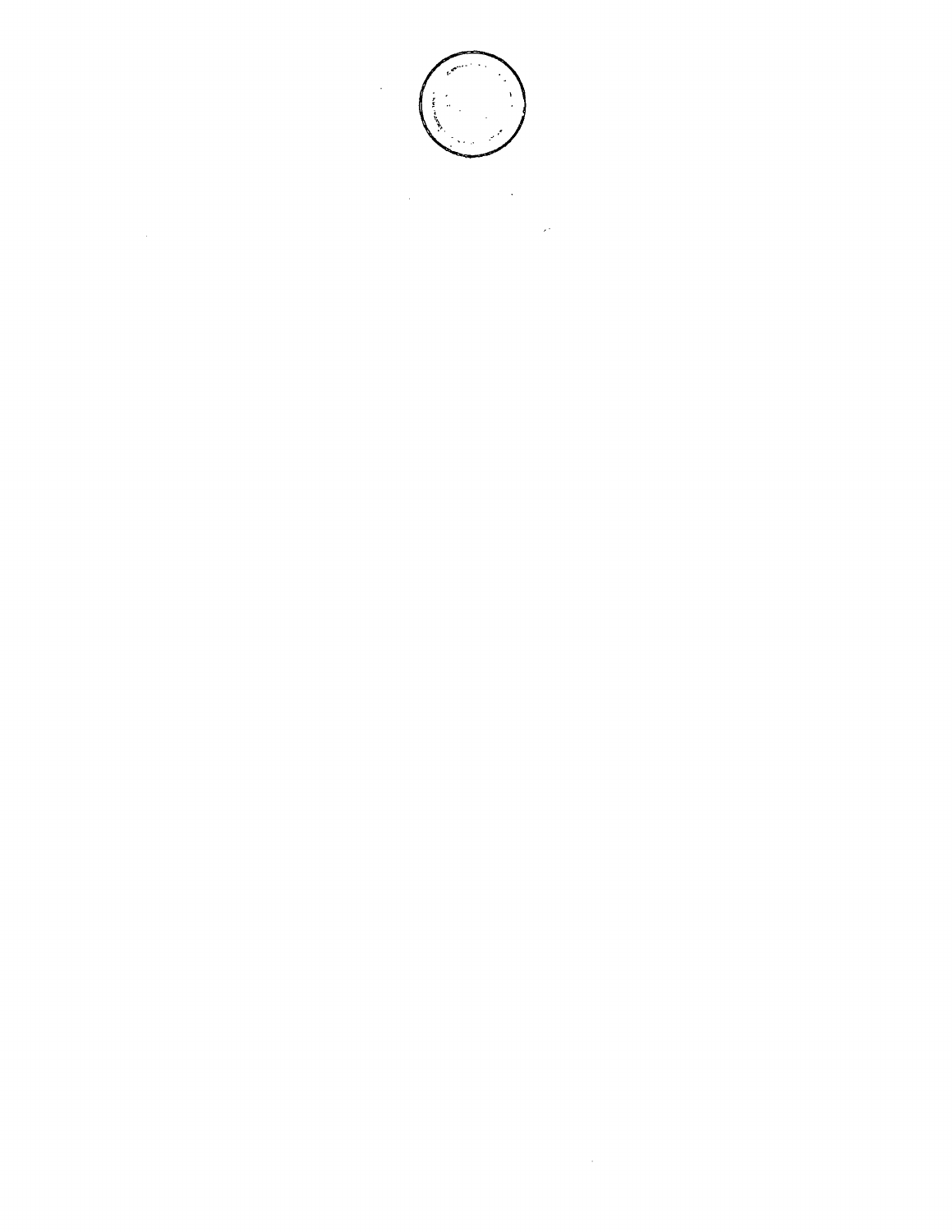# t resolution



# adopted by The City Council of the City of Chicago, Illinois

*^presented by Mayor Rahm Emanuel -- ' April 19.2017* , Aldermen Ariel Reboyras, Margaref Laurjrio, Matthew J. O'Shea, and

 $W$ hereas , in the Idte evening of Jahudry 20, 2017, firefighters William Mondco and James Sewnig of Squad Company 5 of the Chicago<sup>s</sup>Fire Department, responded to a fire  $\rho_{\text{in}}$ the Z100 block of South Fairfield Avenue, in the Marquette.Park neighborhood; and

WHEREAS,. Members of Squad Company 5 arrived with their special rescue fire company and saw heavy fire and thick black smoke billowing from a two-story building; and" . v-, ' .\_• : . • ".tS... ^.y-..

WHEREAS, Firefighters observed a heavy volume of fire comings from the basement and blowing like a torch that reached the eaves of the roof; and

WHEREAS, Acting quickly, the first; engine company used a deck water quinto extinguish the fire, but the heat was so infense that the blaze flared up again; and  $_{\ast}$  :

WHEREAS, The 20th Battalion Chief, Louis Bongiorno, ordered Sauad Company 5 to search..the two-unit building. Firefighters Monaco and Sewnig, despite-encountering thick, heavy, black smoke, began to search the first-floor apartment. . Visibility was;zero and thermal imaging camera equipment was ineffective. As a result, these firefighters had to rely on feeling around in the engulfed structure in their search for possible victims; [**and** - ) - 월드 스토, 센티, 에티스 - 諸/스크(鼠, 도어르시, 스텔 - 스토, 스스트, 스스트, 선택, 정상)

WHEREAS, Firefighter Sewnig came upon a bedroom and felt what seemed to be a lifeless body. With the assistance of Firefighter Monaco; Sewhig carried the person to the exterior of the building; and.

WHEREAS, Both firefighters immediately began ddministering life saving  $\cdot$ techniques +b $\mathbb{N}$ the victim, q  $\mathbb{N}$  year-old  $\cdot$ girl, who was nof $\cdot$ breathing and was unresponsive.: Along with assistance from the ambulance company, they were able to revive the girl using CPR. The girl was transported to Holy Cross Hospital and later 'transferred to Loyola Hospital and into a hyperbolic chamber. The girl was released. from the hospital, less fhan a week after hearly dying and is expected to make gifull recovery; and